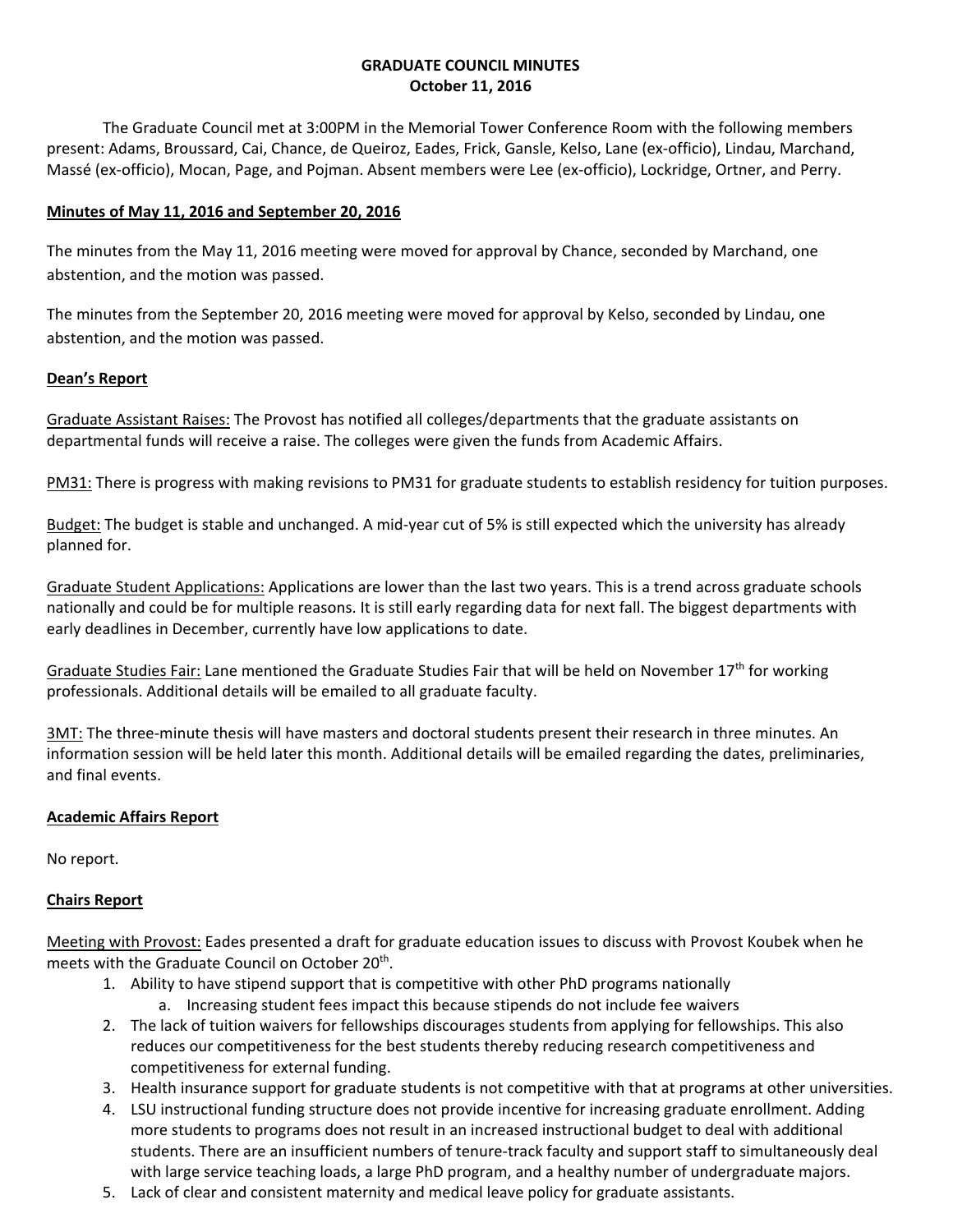6. Cost of fringe benefits to pay graduate assistant's tuition is an excessive burden on grants. As a result, many researchers are unable to include graduate student support in grants. A portion of the fringe benefits goes to pay unfunded accrued liabilities which doesn't benefit graduate education directly.

The discussion also included the following:

- 1. Grants can hire postdocs to save money rather than hiring a graduate assistant.
- 2. Graduate education is all about financial needs to support graduate students.
- 3. The number of graduate faculty members is down due to funds being dedicated to other things instead of faculty lines and tenure-track lines.
- 4. The minimum stipend amount per PS21 is \$10,800 for a nine-month appointment which does not include fees. Each department varies on the minimum stipend.
- 5. The recent raise was for only graduate assistants on soft money and not those funded by grants.
- 6. Instead of increasing enrollment, how about increasing stipends and work with the graduate students currently enrolled.
- 7. Since resources are already limited, issues need to be identified as well as ways to fix issues.
- 8. The Provost already has data on comparing LSU to other schools on stipends, fees, tuition, etc.
- 9. The goal of the meeting is to stabilize graduate school, increase enrollment of higher caliber graduate students, and increase stipends. Also, to obtain additional funds for grants, explore tuition waivers, strategic planning of recruitment, and out-of-state tuition waivers.
- 10. Masters programs need to accept international students through programs like Shorelight and share revenue, graduate faculty lines, and generate additional funding for the departments from non-resident fees and tuition since these students pay both.
- 11. What are the incentives for faculty to increase enrollment, stabilize enrollment, and increase stipends?

Eades will strategically revise topics and send electronically to the Graduate Council members prior to the meeting with the Provost.

 attend three ceremonies every two years, which would be equal for all council members. Commencement: Each council member needs to attend their college commencement ceremony and those ceremonies without representatives need to have another council member attend. Gansle noted that each council member should

### **Old Business**

Skype representation at exams and defenses: Kelso presented the proposal for Skype representation on general and final exams. The policy is reasonable and will work with permission of the Dean of the Graduate School. Only one person may participate remotely. The director or student may request permission to participate remotely only under extraordinary circumstances. The department must request permission from the Graduate School prior to the exam. The dean's representative may not participate remotely.

### Remote Participation in Graduate Committees: DRAFT

 A single committee member can participate in a Master's Exam, a Doctoral Degree Audit and Request for General Examination, or a Doctoral Final Exam remotely through VoIP (Voice over Internet Protocol) programs such as exchange of visual information (e.g., presentation slides) and dialogue among the committee members and the student. Remote participation is for rare circumstances in which physical presence would be unfeasible. The Skype upon receiving permission from the Graduate School. The program chosen must permit real-time, two-way individual participating remotely cannot be the director or the student except under extraordinary circumstances.

The responsibility for arranging, testing, and assuring operative connection and time-zone arrangements rests upon the student and the director. The form requesting such participation must be completed and submitted to the Graduate School along with the request for examination at least three weeks prior to the date of the examination and by the current semester deadline for graduation, if applicable.

Kelso will revise the document and circulate to the Graduate Council for additional comments.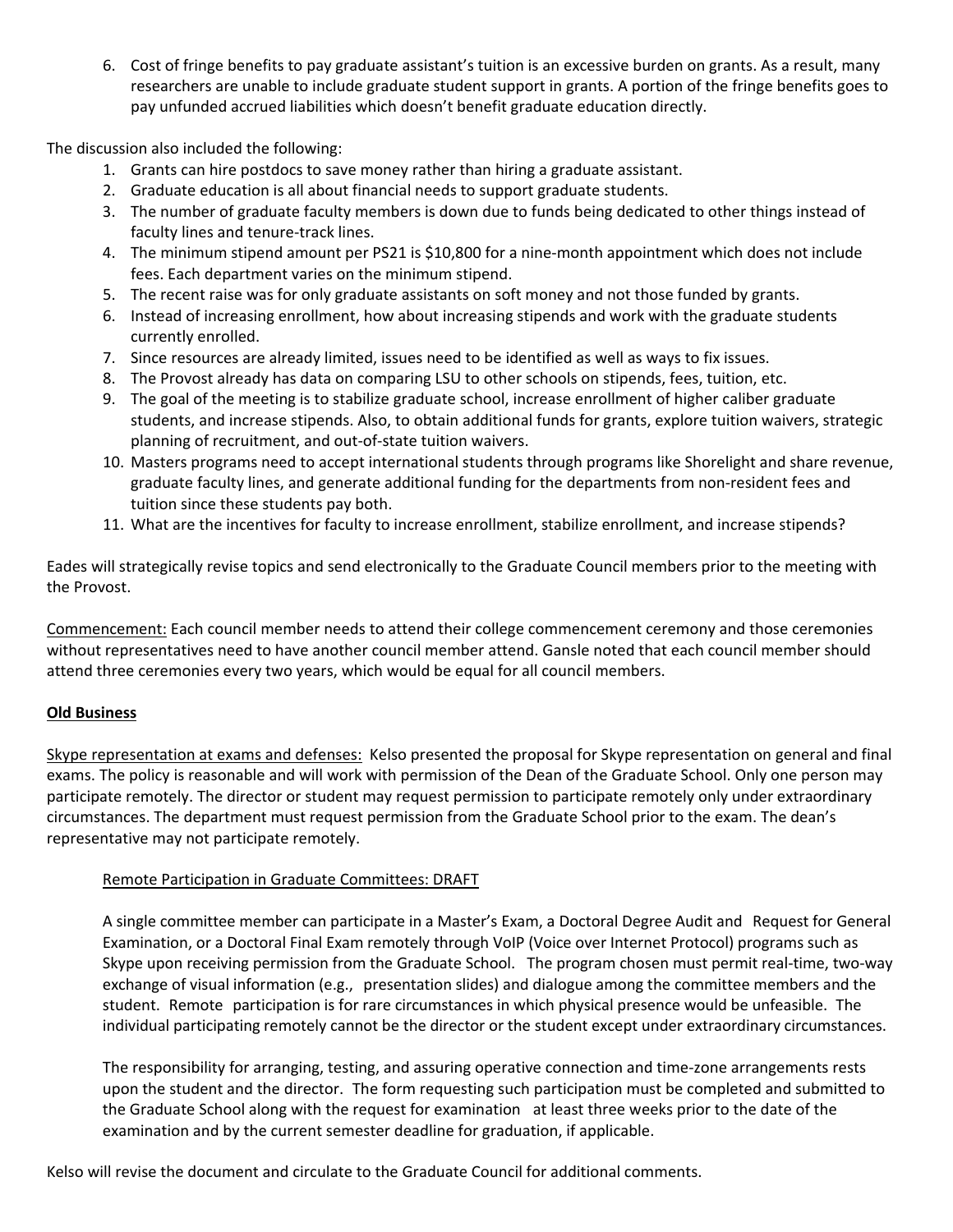Failed general and final exam requirements: Chance noted that there is no clear policy on failed general and final exams.

# Failure of the Master's Exam, Doctoral General Examination, or Doctoral Final Exam: DRAFT

The Master's Examination, Doctoral General Examination, and Doctoral Final Examination are major milestones in a graduate student's professional path. Although failure is unusual, it can happen even with seemingly wellprepared students. Once any exam is scheduled, a result must be filed. That result can be P ("Pass"), F ("Fail") or D ("Delayed").

If a committee agrees that a student's work shows merit, it can issue a "D1," which will delay submission of material for one week while minor revisions are made (e.g., proofreading for a thesis or dissertation) or a "D2," which will delay re-taking of the examination to the end of the next semester. (N.B.: In some fields, depending upon the agreement of the committee, this may involve new course work to address deficiencies.)

The student can take any of these examinations no more than twice. If the student fails the second attempt, the student is considered terminated from the program at the end of the second examination semester. The student has the right to petition for reconsideration.

# *Proposed Revisions for 10/11/16 Graduate Council Meeting*

Suggestion: "At least 2 weeks." (faculty member in Science)

Suggestion: Change text to "the student is considered terminated from the program at the end of the semester during which the second attempt of the examination occurs."

Suggestion: Delete "The student has the right to petition for reconsideration." (faculty member in Science)

 details of which have to be provided to the student in writing within a week of the exam/defense that they fail. Suggestion: Add a sentence about how "the student is not allowed to schedule the last allowable attempt of the exam/defense until all members of the Committee have met with and approved the remediation process, the (faculty member in Science)

Suggestion: "Some departments might like a policy that permits passing in one or more areas and failing in one or more other areas, with a retake of the failed portions relatively soon. . . . Perhaps the solution would be a grade such as D3 (retake a portion of the exam within a few months), rather than a D2, waiting an entire semester." (Don Chance)

Additional discussion included:

- 1. Allow flexibility with the departments
- 2. Pass entire exam, but be allowed to make minor edits
- 3. Failure with remediation-allowed to retake exam within a particular time period (i.e. by end of next semester). On the exam card the committee would need to specify timeframe and what needs to be done in order to pass, since this would be a committee decision.
- 4. Fail-no retakes allowed
- 5. Partial pass/fail with a time period to complete certain tasks (i.e. take an additional course)
- 6. It is important to note that a student may not have time to complete tasks in order to pass exam if too close to the Graduate School graduation deadline for that particular semester.
- 7. There needs to be a clear definition of what constitutes a fail and the ability to retake the exam.
- 8. The purpose of this policy is to treat students fairly across campus. Policies across departments vary, so graduate students do not understand what needs to happen in order for them to pass.
- 9. If a graduate student fails the general exam, may the student petition the faculty to retake the exam?
- 10. Exam results must be submitted to the Graduate School within one week of the exam.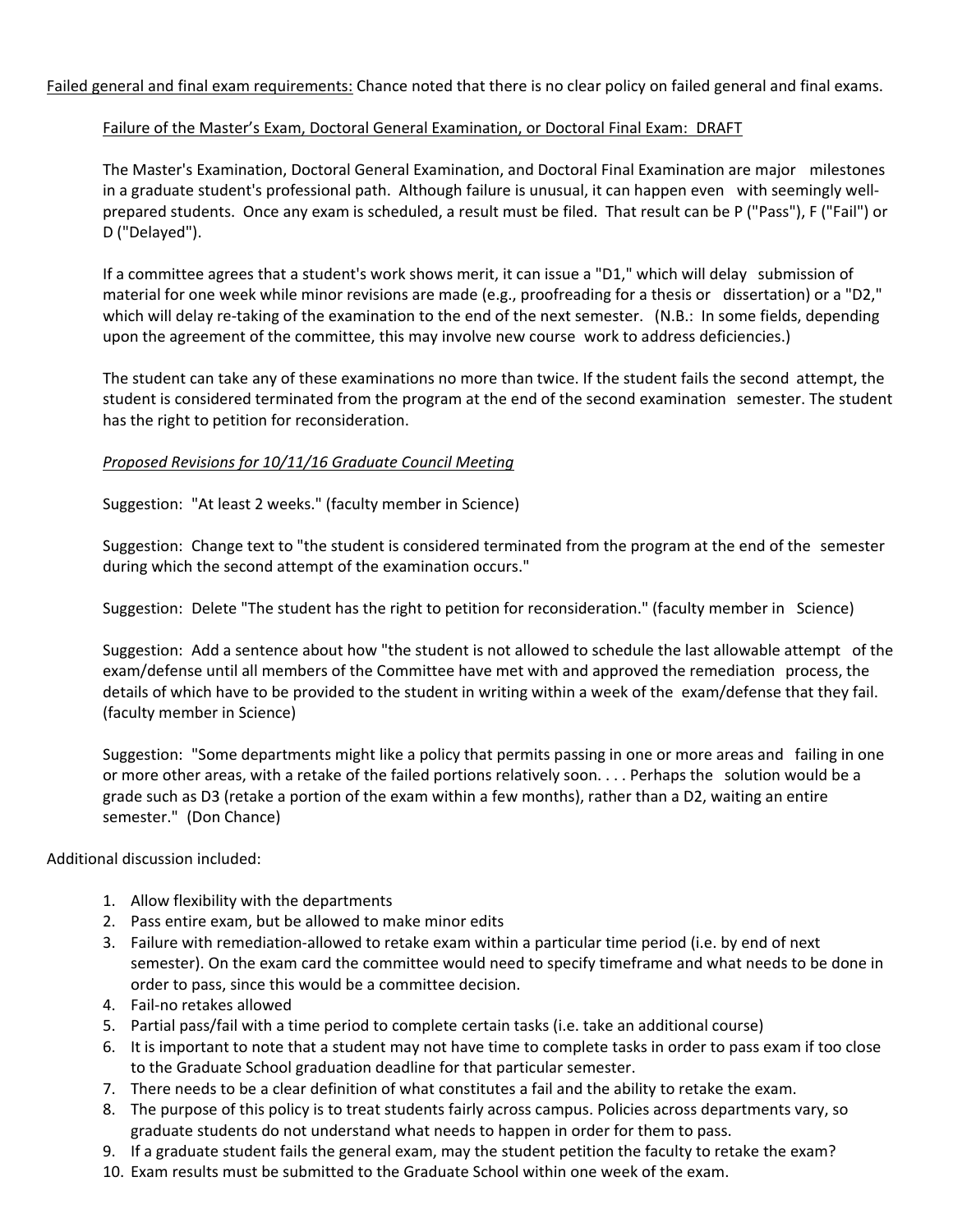Graduate School's requirements. 11. The dean's representative would still be responsible for seeing that the exam was appropriate and meets the

 unanimously passed. Chance will make revisions for council members to review and vote. Ganlse moved to separate this policy into two different documents. One for general exams and non-thesis final exams and the other for thesis final exams and doctoral final exams. Broussard seconded motion and the motion was

created issues with academic actions. Academic Actions Policy Proposal: Lane presented the proposal on behalf of the Graduate School. The plus/minus change

# created issues with academic actions.<br>Proposal for a change in cumulative GPA requirements as they relate to Graduate School Academic Actions (probation, academic drop and permanent drop)

 According to current Graduate School policies, a graduate student with a cumulative graduate GPA below 3.0 but above 2.75 is placed on probation. A graduate student with a cumulative graduate GPA below 2.75 but above 2.50 dropped by the Graduate School. receives an academic drop, while graduate students with a cumulative graduate GPA below 2.50 are permanently

 below 3.0 but above 2.70 ("B-" average) would be placed on probation. A graduate student with a cumulative graduate GPA below 2.70 but above 2.30 will receive an academic drop ("C+" average), while all graduate students The proposed changes reflect the new +/- grading scale. A graduate student with a cumulative graduate GPA with an overall graduate GPA below 2.30 will be permanently dropped by the Graduate School.

 A review of the Fall 2015 academic actions indicated that 15 graduate students would have benefited from the policy change mentioned above by either being placed on probation instead of receiving an academic drop, or (An academic drop allows for a reinstatement petition to be submitted by the on behalf of the student, while there is no such recourse for a permanent drop). being assigned an academic drop instead of being permanently dropped by the Graduate School.

### Graduate School Academic Action Codes

### Academic Probation

- 1PB Academic Probation Student had a cumulative GPA below a 3.00 but above a 2.75 1CP Academic Probation – Student continued on probation
- 1UR Academic Probation – Student had a U grade in research hours
- Academic Probation Student had a cumulative GPA below a 3.00 but above a 2.75; student also had a U 1UP grade in research hours.
- 1SP Academic Probation – Special condition probation
- Academic Probation Student had a cumulative GPA greater or equal to a 3.00, but had less than 9 credit 1AP hours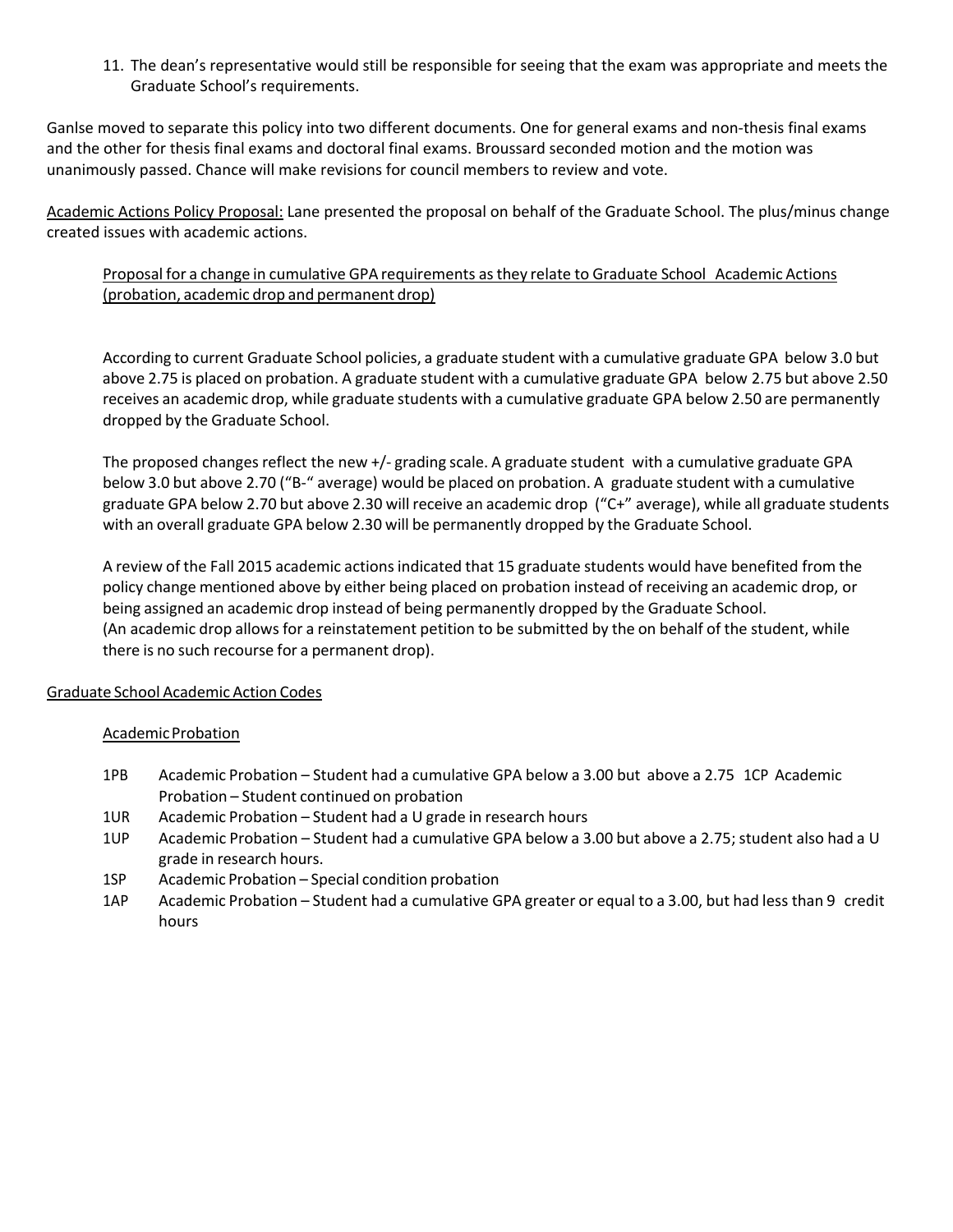### Academic Drop

- 2AP Academic Drop Student had a cumulative GPA below a 3.00; admit on probation
- 2OP Academic Drop Student had a cumulative GPA below a 2.75; admit on probation
- 2DR Academic Drop Consecutive semester where cumulative GPA remained between a 2.75 and a 2.50
- 2.50 2AV Academic Drop Student's cumulative GPA dropped below a 2.75, but remained higher than a 2.50
- 2UR Academic Drop Student received a second U grade in research hours.
- 2AI Academic Drop Student had a cumulative GPA below a 2.75, but above a 2.50 and had an I grade
- 2SD Academic Drop Special condition drop
- 2UP Academic Drop Student had a cumulative GPA below a 2.75, but above a 2.50; student also had a U grade in research hours

### Permanent Drop

- 3AP Permanent Drop Student had a cumulative GPA below a 2.50; admit on probation
- 3DR Permanent Drop Consecutive semester where cumulative GPA remained below a 2.50
- 3AV Permanent Drop Student's cumulative GPA fell below a 2.50
- 3OP Permanent Drop Student's cumulative GPA fell below and had previous academic drops
- 3UR Permanent Drop Student receives a second U grade and has had previous academic probations
- 3UP Permanent Drop Student receives a second U grade in research and is currently on academic action
- 3SD Permanent Drop Special condition drop
- ROP Readmitted on probation
- REM Removed from probation

Kelso moved to accept the proposal, Broussard seconded, and the motion was passed.

### **New Business**

Graduate Faculty Affiliates: Masse discussed graduate faculty affiliates. She wanted the Graduate Council's support to stop allowing graduate faculty affiliates to chair committees. The affiliates may chair with approval of the Graduate School Dean. She will continue to approve only in rare cases.

### **Executive Session**

### **Standing Committee Reports**

**Promotion and Tenure Committee:** No report.

**Graduate Faculty:** No report.

### **Awards Committee:** No report.

The meeting adjourned at 4:30pm.